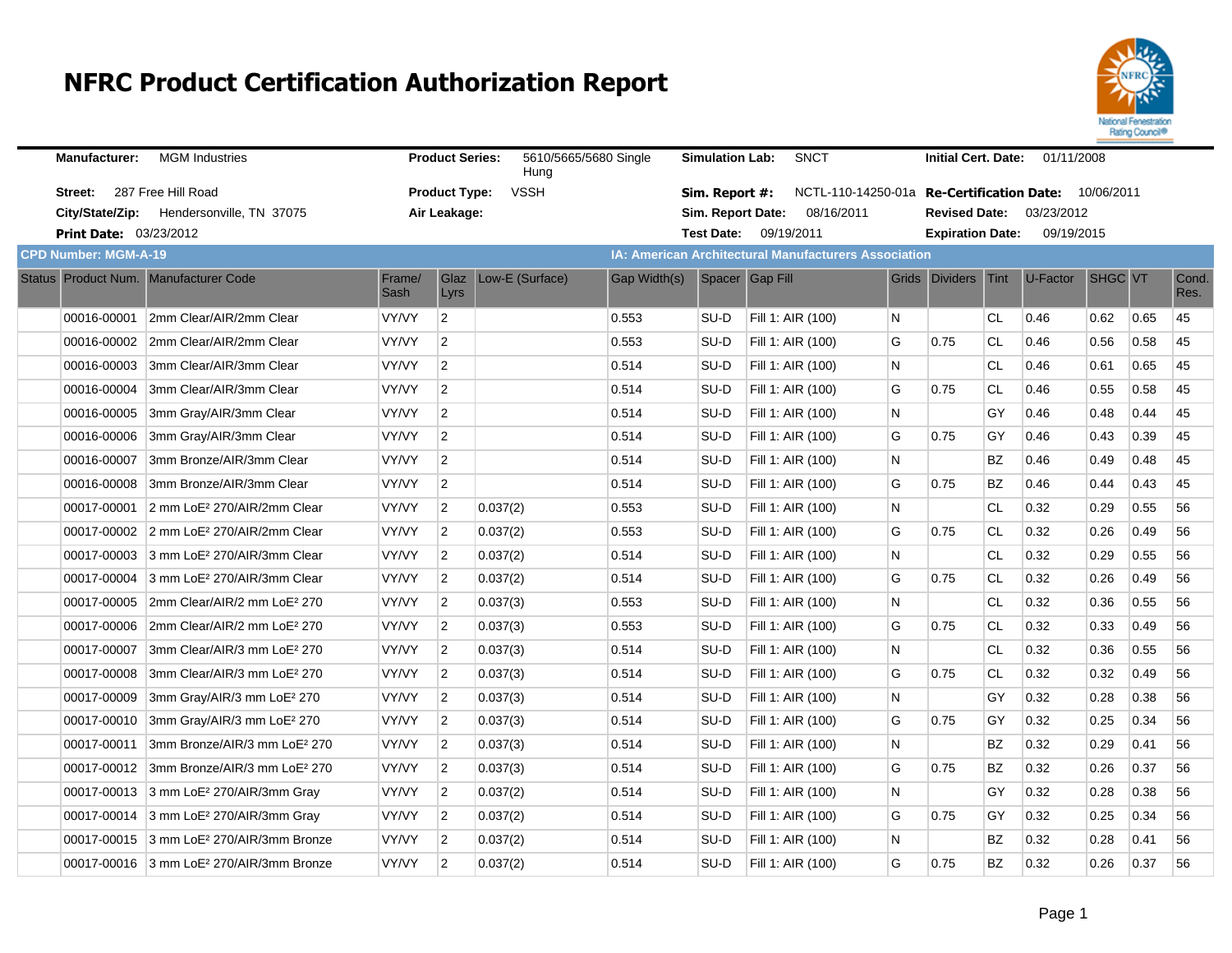

| <b>Manufacturer:</b>          | <b>MGM Industries</b>                               |                | <b>Product Series:</b> | 5610/5665/5680 Single<br>Huna |              | <b>Simulation Lab:</b> | <b>SNCT</b>                                          |    | <b>Initial Cert. Date:</b> |             | 01/11/2008                        |                |      |               |
|-------------------------------|-----------------------------------------------------|----------------|------------------------|-------------------------------|--------------|------------------------|------------------------------------------------------|----|----------------------------|-------------|-----------------------------------|----------------|------|---------------|
| Street:                       | 287 Free Hill Road                                  |                | <b>Product Type:</b>   | <b>VSSH</b>                   |              | Sim. Report #:         | NCTL-110-14250-01a                                   |    |                            |             | Re-Certification Date: 10/06/2011 |                |      |               |
|                               | City/State/Zip: Hendersonville, TN 37075            |                | Air Leakage:           |                               |              | Sim. Report Date:      | 08/16/2011                                           |    | <b>Revised Date:</b>       |             | 03/23/2012                        |                |      |               |
| <b>Print Date: 03/23/2012</b> |                                                     |                |                        |                               |              |                        | Test Date: 09/19/2011                                |    | <b>Expiration Date:</b>    |             | 09/19/2015                        |                |      |               |
| <b>CPD Number: MGM-A-19</b>   |                                                     |                |                        |                               |              |                        | IA: American Architectural Manufacturers Association |    |                            |             |                                   |                |      |               |
|                               | Status Product Num. Manufacturer Code               | Frame/<br>Sash | Glaz<br>Lyrs           | Low-E (Surface)               | Gap Width(s) |                        | Spacer Gap Fill                                      |    | Grids Dividers             | <b>Tint</b> | U-Factor                          | <b>SHGC VT</b> |      | Cond.<br>Res. |
|                               | 00018-00001 2 mm LoE <sup>2</sup> 270/ARG/2mm Clear | VY/VY          | $\overline{2}$         | 0.037(2)                      | 0.553        | SU-D                   | Fill 1: ARG/AIR (95/5)                               | N  |                            | <b>CL</b>   | 0.28                              | 0.29           | 0.55 | 60            |
|                               | 00018-00002 2 mm LoE <sup>2</sup> 270/ARG/2mm Clear | <b>VY/VY</b>   | $\overline{2}$         | 0.037(2)                      | 0.553        | SU-D                   | Fill 1: ARG/AIR (95/5)                               | G  | 0.75                       | <b>CL</b>   | 0.28                              | 0.26           | 0.49 | 60            |
|                               | 00018-00003 3 mm LoE <sup>2</sup> 270/ARG/3mm Clear | VY/VY          | $\overline{2}$         | 0.037(2)                      | 0.514        | SU-D                   | Fill 1: ARG/AIR (95/5)                               | N. |                            | <b>CL</b>   | 0.28                              | 0.29           | 0.55 | 60            |
| 00018-00004                   | 3 mm LoE <sup>2</sup> 270/ARG/3mm Clear             | VY/VY          | $\overline{2}$         | 0.037(2)                      | 0.514        | SU-D                   | Fill 1: ARG/AIR (95/5)                               | G  | 0.75                       | <b>CL</b>   | 0.28                              | 0.26           | 0.49 | 60            |
| 00018-00005                   | 2mm Clear/ARG/2 mm LoE <sup>2</sup> 270             | <b>VY/VY</b>   | $\overline{2}$         | 0.037(3)                      | 0.553        | SU-D                   | Fill 1: ARG/AIR (95/5)                               | N  |                            | <b>CL</b>   | 0.28                              | 0.37           | 0.55 | 60            |
| 00018-00006                   | 2mm Clear/ARG/2 mm LoE <sup>2</sup> 270             | VY/VY          | $\overline{2}$         | 0.037(3)                      | 0.553        | SU-D                   | Fill 1: ARG/AIR (95/5)                               | G  | 0.75                       | <b>CL</b>   | 0.28                              | 0.33           | 0.49 | 60            |
| 00018-00007                   | 3mm Clear/ARG/3 mm LoE <sup>2</sup> 270             | VY/VY          | $\overline{2}$         | 0.037(3)                      | 0.514        | SU-D                   | Fill 1: ARG/AIR (95/5)                               | N  |                            | <b>CL</b>   | 0.28                              | 0.36           | 0.55 | 60            |
| 00018-00008                   | 3mm Clear/ARG/3 mm LoE <sup>2</sup> 270             | <b>VY/VY</b>   | $\overline{2}$         | 0.037(3)                      | 0.514        | SU-D                   | Fill 1: ARG/AIR (95/5)                               | G  | 0.75                       | СL          | 0.28                              | 0.33           | 0.49 | 60            |
| 00018-00009                   | 3mm Gray/ARG/3 mm LoE <sup>2</sup> 270              | VY/VY          | $\overline{2}$         | 0.037(3)                      | 0.514        | SU-D                   | Fill 1: ARG/AIR (95/5)                               | N  |                            | GY          | 0.28                              | 0.27           | 0.38 | 60            |
| 00018-00010                   | 3mm Gray/ARG/3 mm LoE <sup>2</sup> 270              | VY/VY          | $\overline{2}$         | 0.037(3)                      | 0.514        | SU-D                   | Fill 1: ARG/AIR (95/5)                               | G  | 0.75                       | GY          | 0.28                              | 0.25           | 0.34 | 60            |
| 00018-00011                   | 3mm Bronze/ARG/3 mm LoE <sup>2</sup> 270            | <b>VY/VY</b>   | $\overline{2}$         | 0.037(3)                      | 0.514        | SU-D                   | Fill 1: ARG/AIR (95/5)                               | N  |                            | <b>BZ</b>   | 0.28                              | 0.29           | 0.41 | 60            |
| 00018-00012                   | 3mm Bronze/ARG/3 mm LoE <sup>2</sup> 270            | VY/VY          | $\overline{2}$         | 0.037(3)                      | 0.514        | SU-D                   | Fill 1: ARG/AIR (95/5)                               | G  | 0.75                       | <b>BZ</b>   | 0.28                              | 0.26           | 0.37 | 60            |
|                               | 00018-00013 3 mm LoE <sup>2</sup> 270/ARG/3mm Gray  | VY/VY          | $\overline{2}$         | 0.037(2)                      | 0.514        | SU-D                   | Fill 1: ARG/AIR (95/5)                               | N  |                            | GY          | 0.28                              | 0.28           | 0.38 | 60            |
| 00018-00014                   | 3 mm LoE <sup>2</sup> 270/ARG/3mm Gray              | <b>VY/VY</b>   | $\overline{2}$         | 0.037(2)                      | 0.514        | SU-D                   | Fill 1: ARG/AIR (95/5)                               | G  | 0.75                       | GY          | 0.28                              | 0.25           | 0.34 | 60            |
| 00018-00015                   | 3 mm LoE <sup>2</sup> 270/ARG/3mm Bronze            | VY/VY          | $\overline{2}$         | 0.037(2)                      | 0.514        | SU-D                   | Fill 1: ARG/AIR (95/5)                               | N  |                            | <b>BZ</b>   | 0.28                              | 0.28           | 0.41 | 60            |
| 00018-00016                   | 3 mm LoE <sup>2</sup> 270/ARG/3mm Bronze            | VY/VY          | $\overline{2}$         | 0.037(2)                      | 0.514        | SU-D                   | Fill 1: ARG/AIR (95/5)                               | G  | 0.75                       | BZ          | 0.28                              | 0.26           | 0.37 | 60            |
| 00019-00001                   | 2 mm LoE <sup>3</sup> 366/AIR/2mm Clear             | <b>VY/VY</b>   | $\overline{2}$         | 0.022(2)                      | 0.553        | SU-D                   | Fill 1: AIR (100)                                    | N  |                            | СL          | 0.32                              | 0.22           | 0.51 | 56            |
|                               | 00019-00002 2 mm LoE <sup>3</sup> 366/AIR/2mm Clear | VY/VY          | $\overline{2}$         | 0.022(2)                      | 0.553        | SU-D                   | Fill 1: AIR (100)                                    | G  | 0.75                       | <b>CL</b>   | 0.32                              | 0.20           | 0.46 | 56            |
| 00019-00003                   | 3 mm LoE <sup>3</sup> 366/AIR/3mm Clear             | VY/VY          | $\overline{2}$         | 0.022(2)                      | 0.514        | SU-D                   | Fill 1: AIR (100)                                    | N  |                            | <b>CL</b>   | 0.32                              | 0.22           | 0.51 | 56            |
| 00019-00004                   | 3 mm LoE <sup>3</sup> 366/AIR/3mm Clear             | VY/VY          | $\overline{2}$         | 0.022(2)                      | 0.514        | SU-D                   | Fill 1: AIR (100)                                    | G  | 0.75                       | <b>CL</b>   | 0.32                              | 0.20           | 0.45 | 56            |
| 00019-00005                   | 2mm Clear/AIR/2 mm LoE <sup>3</sup> 366             | <b>VY/VY</b>   | $\overline{2}$         | 0.022(3)                      | 0.553        | SU-D                   | Fill 1: AIR (100)                                    | N  |                            | <b>CL</b>   | 0.32                              | 0.31           | 0.51 | 56            |
| 00019-00006                   | 2mm Clear/AIR/2 mm LoE <sup>3</sup> 366             | VY/VY          | $\overline{2}$         | 0.022(3)                      | 0.553        | SU-D                   | Fill 1: AIR (100)                                    | G  | 0.75                       | <b>CL</b>   | 0.32                              | 0.28           | 0.46 | 56            |
| 00019-00007                   | 3mm Clear/AIR/3 mm LoE <sup>3</sup> 366             | VY/VY          | $\overline{2}$         | 0.022(3)                      | 0.514        | SU-D                   | Fill 1: AIR (100)                                    | N  |                            | <b>CL</b>   | 0.32                              | 0.30           | 0.51 | 56            |
| 00019-00008                   | 3mm Clear/AIR/3 mm LoE <sup>3</sup> 366             | VY/VY          | $\overline{2}$         | 0.022(3)                      | 0.514        | SU-D                   | Fill 1: AIR (100)                                    | G  | 0.75                       | <b>CL</b>   | 0.32                              | 0.27           | 0.45 | 56            |
| 00019-00009                   | 3mm Gray/AIR/3 mm LoE <sup>3</sup> 366              | VY/VY          | $\overline{2}$         | 0.022(3)                      | 0.514        | SU-D                   | Fill 1: AIR (100)                                    | N  |                            | GY          | 0.32                              | 0.23           | 0.35 | 56            |
|                               |                                                     |                |                        |                               |              |                        |                                                      |    |                            |             |                                   |                |      |               |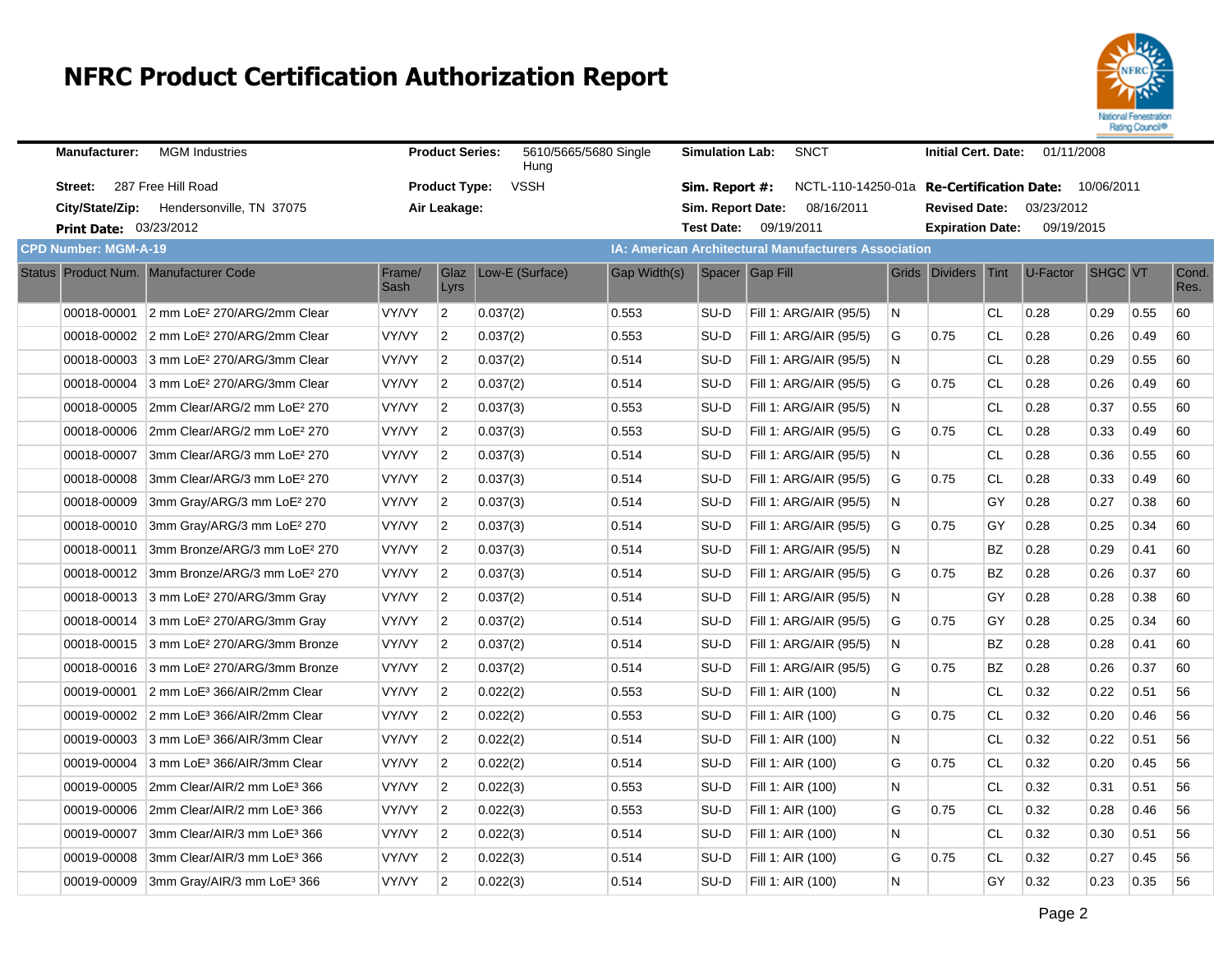

| <b>Manufacturer:</b>                  | <b>MGM</b> Industries                                |                | <b>Product Series:</b> | 5610/5665/5680 Single<br>Huna |              | <b>Simulation Lab:</b> | <b>SNCT</b>                                                 |   | <b>Initial Cert. Date:</b> |           | 01/11/2008 |                |      |               |
|---------------------------------------|------------------------------------------------------|----------------|------------------------|-------------------------------|--------------|------------------------|-------------------------------------------------------------|---|----------------------------|-----------|------------|----------------|------|---------------|
| Street:                               | 287 Free Hill Road                                   |                | <b>Product Type:</b>   | <b>VSSH</b>                   |              | Sim. Report #:         | NCTL-110-14250-01a Re-Certification Date: 10/06/2011        |   |                            |           |            |                |      |               |
|                                       | City/State/Zip: Hendersonville, TN 37075             |                | Air Leakage:           |                               |              | Sim. Report Date:      | 08/16/2011                                                  |   | <b>Revised Date:</b>       |           | 03/23/2012 |                |      |               |
| <b>Print Date: 03/23/2012</b>         |                                                      |                |                        |                               |              |                        | Test Date: 09/19/2011                                       |   | <b>Expiration Date:</b>    |           | 09/19/2015 |                |      |               |
| <b>CPD Number: MGM-A-19</b>           |                                                      |                |                        |                               |              |                        | <b>IA: American Architectural Manufacturers Association</b> |   |                            |           |            |                |      |               |
| Status Product Num. Manufacturer Code |                                                      | Frame/<br>Sash | Glaz<br>Lyrs           | Low-E (Surface)               | Gap Width(s) |                        | Spacer Gap Fill                                             |   | Grids Dividers             | Tint      | U-Factor   | <b>SHGC VT</b> |      | Cond.<br>Res. |
|                                       | 00019-00010 3mm Gray/AIR/3 mm LoE <sup>3</sup> 366   | VY/VY          | $\overline{2}$         | 0.022(3)                      | 0.514        | SU-D                   | Fill 1: AIR (100)                                           | G | 0.75                       | GY        | 0.32       | 0.21           | 0.31 | 56            |
| 00019-00011                           | 3mm Bronze/AIR/3 mm LoE3 366                         | VY/VY          | $\overline{2}$         | 0.022(3)                      | 0.514        | SU-D                   | Fill 1: AIR (100)                                           | N |                            | <b>BZ</b> | 0.32       | 0.25           | 0.38 | 56            |
|                                       | 00019-00012 3mm Bronze/AIR/3 mm LoE <sup>3</sup> 366 | VY/VY          | $\overline{2}$         | 0.022(3)                      | 0.514        | SU-D                   | Fill 1: AIR (100)                                           | G | 0.75                       | <b>BZ</b> | 0.32       | 0.22           | 0.34 | 56            |
|                                       | 00019-00013 3 mm LoE <sup>3</sup> 366/AIR/3mm Gray   | VY/VY          | $\overline{2}$         | 0.022(2)                      | 0.514        | SU-D                   | Fill 1: AIR (100)                                           | N |                            | GY        | 0.32       | 0.21           | 0.35 | 56            |
|                                       | 00019-00014 3 mm LoE <sup>3</sup> 366/AIR/3mm Gray   | VY/VY          | $\overline{2}$         | 0.022(2)                      | 0.514        | SU-D                   | Fill 1: AIR (100)                                           | G | 0.75                       | GY        | 0.32       | 0.19           | 0.31 | 56            |
|                                       | 00019-00015 3 mm LoE <sup>3</sup> 366/AIR/3mm Bronze | VY/VY          | $\overline{2}$         | 0.022(2)                      | 0.514        | SU-D                   | Fill 1: AIR (100)                                           | N |                            | <b>BZ</b> | 0.32       | 0.21           | 0.38 | 56            |
|                                       | 00019-00016 3 mm LoE <sup>3</sup> 366/AIR/3mm Bronze | VY/VY          | $\overline{2}$         | 0.022(2)                      | 0.514        | SU-D                   | Fill 1: AIR (100)                                           | G | 0.75                       | <b>BZ</b> | 0.32       | 0.19           | 0.34 | 56            |
| 00020-00001                           | 2 mm LoE <sup>3</sup> 366/ARG/2mm Clear              | VY/VY          | $\overline{2}$         | 0.022(2)                      | 0.553        | SU-D                   | Fill 1: ARG/AIR (95/5)                                      | N |                            | <b>CL</b> | 0.28       | 0.22           | 0.51 | 60            |
|                                       | 00020-00002 2 mm LoE <sup>3</sup> 366/ARG/2mm Clear  | VY/VY          | $\overline{2}$         | 0.022(2)                      | 0.553        | SU-D                   | Fill 1: ARG/AIR (95/5)                                      | G | 0.75                       | <b>CL</b> | 0.28       | 0.20           | 0.46 | 60            |
|                                       | 00020-00003 3 mm LoE <sup>3</sup> 366/ARG/3mm Clear  | VY/VY          | 2                      | 0.022(2)                      | 0.514        | SU-D                   | Fill 1: ARG/AIR (95/5)                                      | N |                            | <b>CL</b> | 0.28       | 0.22           | 0.51 | 60            |
| 00020-00004                           | 3 mm LoE <sup>3</sup> 366/ARG/3mm Clear              | VY/VY          | $\overline{2}$         | 0.022(2)                      | 0.514        | SU-D                   | Fill 1: ARG/AIR (95/5)                                      | G | 0.75                       | <b>CL</b> | 0.28       | 0.20           | 0.45 | 60            |
|                                       | 00020-00005 2mm Clear/ARG/2 mm LoE3 366              | VY/VY          | $\overline{2}$         | 0.022(3)                      | 0.553        | SU-D                   | Fill 1: ARG/AIR (95/5)                                      | N |                            | <b>CL</b> | 0.28       | 0.31           | 0.51 | 60            |
| 00020-00006                           | 2mm Clear/ARG/2 mm LoE <sup>3</sup> 366              | VY/VY          | $\overline{2}$         | 0.022(3)                      | 0.553        | SU-D                   | Fill 1: ARG/AIR (95/5)                                      | G | 0.75                       | <b>CL</b> | 0.28       | 0.28           | 0.46 | 60            |
| 00020-00007                           | 3mm Clear/ARG/3 mm LoE <sup>3</sup> 366              | VY/VY          | $\overline{2}$         | 0.022(3)                      | 0.514        | SU-D                   | Fill 1: ARG/AIR (95/5)                                      | N |                            | <b>CL</b> | 0.28       | 0.31           | 0.51 | 60            |
| 00020-00008                           | 3mm Clear/ARG/3 mm LoE <sup>3</sup> 366              | <b>VY/VY</b>   | $\overline{2}$         | 0.022(3)                      | 0.514        | SU-D                   | Fill 1: ARG/AIR (95/5)                                      | G | 0.75                       | <b>CL</b> | 0.28       | 0.28           | 0.45 | 60            |
| 00020-00009                           | 3mm Gray/ARG/3 mm LoE <sup>3</sup> 366               | VY/VY          | $\overline{2}$         | 0.022(3)                      | 0.514        | SU-D                   | Fill 1: ARG/AIR (95/5)                                      | N |                            | GY        | 0.28       | 0.23           | 0.35 | 60            |
| 00020-00010                           | 3mm Gray/ARG/3 mm LoE <sup>3</sup> 366               | VY/VY          | 2                      | 0.022(3)                      | 0.514        | SU-D                   | Fill 1: ARG/AIR (95/5)                                      | G | 0.75                       | GY        | 0.28       | 0.21           | 0.31 | 60            |
| 00020-00011                           | 3mm Bronze/ARG/3 mm LoE3 366                         | <b>VY/VY</b>   | $\overline{2}$         | 0.022(3)                      | 0.514        | SU-D                   | Fill 1: ARG/AIR (95/5)                                      | N |                            | <b>BZ</b> | 0.28       | 0.24           | 0.38 | 60            |
|                                       | 00020-00012 3mm Bronze/ARG/3 mm LoE3 366             | VY/VY          | $\overline{2}$         | 0.022(3)                      | 0.514        | SU-D                   | Fill 1: ARG/AIR (95/5)                                      | G | 0.75                       | <b>BZ</b> | 0.28       | 0.22           | 0.34 | 60            |
|                                       | 00020-00013 3 mm LoE <sup>3</sup> 366/ARG/3mm Gray   | VY/VY          | $\overline{2}$         | 0.022(2)                      | 0.514        | SU-D                   | Fill 1: ARG/AIR (95/5)                                      | N |                            | GY        | 0.28       | 0.21           | 0.35 | 60            |
|                                       | 00020-00014 3 mm LoE <sup>3</sup> 366/ARG/3mm Gray   | <b>VY/VY</b>   | $\overline{2}$         | 0.022(2)                      | 0.514        | SU-D                   | Fill 1: ARG/AIR (95/5)                                      | G | 0.75                       | GY        | 0.28       | 0.19           | 0.31 | 60            |
|                                       | 00020-00015 3 mm LoE <sup>3</sup> 366/ARG/3mm Bronze | VY/VY          | $\overline{2}$         | 0.022(2)                      | 0.514        | SU-D                   | Fill 1: ARG/AIR (95/5)                                      | N |                            | BZ        | 0.28       | 0.21           | 0.38 | 60            |
|                                       | 00020-00016 3 mm LoE <sup>3</sup> 366/ARG/3mm Bronze | VY/VY          | $\overline{2}$         | 0.022(2)                      | 0.514        | SU-D                   | Fill 1: ARG/AIR (95/5)                                      | G | 0.75                       | BZ        | 0.28       | 0.19           | 0.34 | 60            |
| 00021-00001                           | 3mm Gray/ARG/3mm Clear                               | VY/VY          | $\overline{2}$         |                               | 0.514        | SU-D                   | Fill 1: ARG/AIR (95/5)                                      | N |                            | GY        | 0.44       | 0.47           | 0.44 | 45            |
|                                       | 00021-00002 3mm Gray/ARG/3mm Clear                   | VY/VY          | $\overline{2}$         |                               | 0.514        | SU-D                   | Fill 1: ARG/AIR (95/5)                                      | G | 0.75                       | GY        | 0.44       | 0.43           | 0.39 | 45            |
|                                       |                                                      |                |                        |                               |              |                        |                                                             |   |                            |           |            |                |      |               |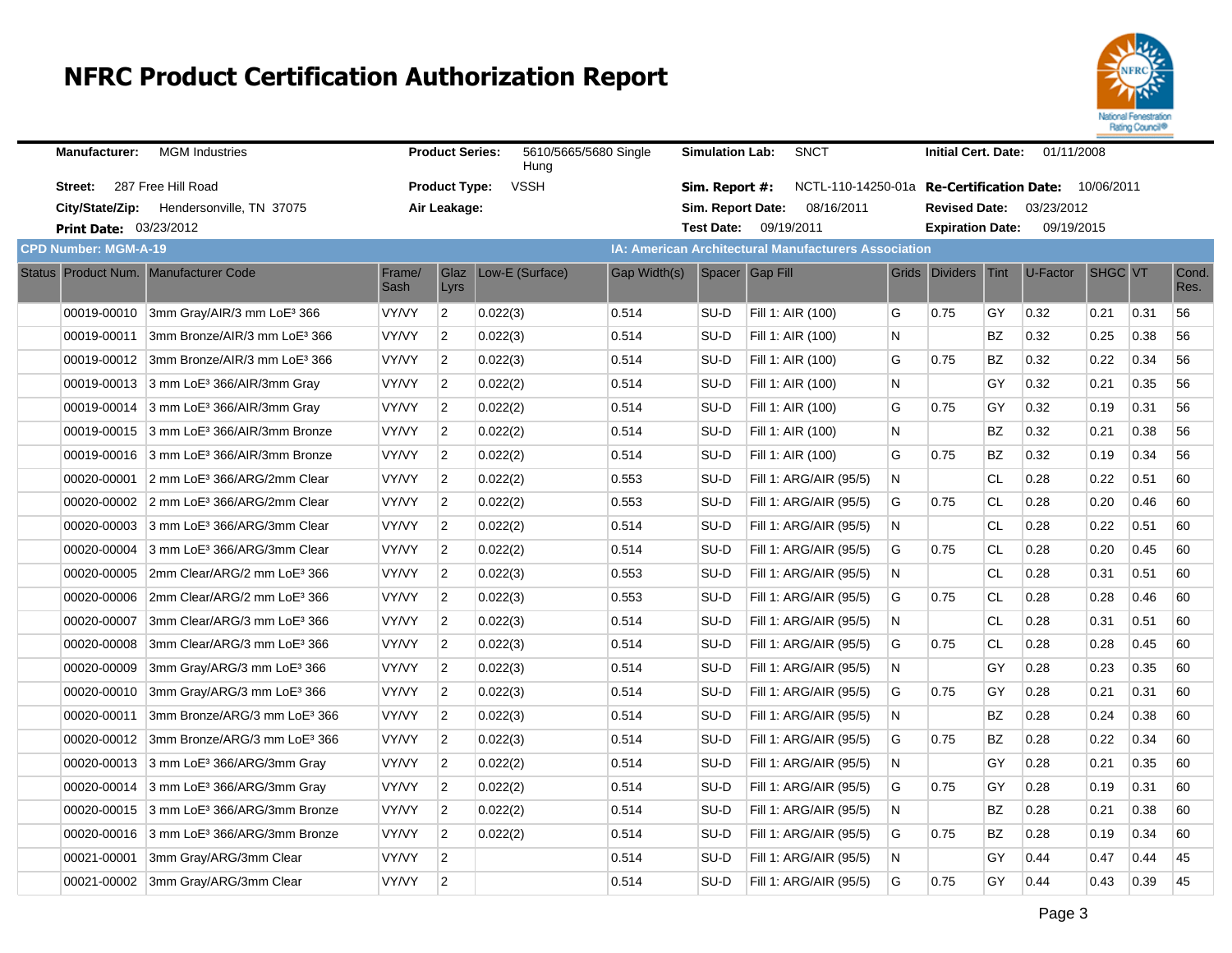

| <b>Manufacturer:</b>          | <b>MGM Industries</b>                          |                | <b>Product Series:</b> | 5610/5665/5680 Single<br>Hung |              | <b>Simulation Lab:</b> | <b>SNCT</b>                                          |   | <b>Initial Cert. Date:</b> |             | 01/11/2008 |         |      |               |
|-------------------------------|------------------------------------------------|----------------|------------------------|-------------------------------|--------------|------------------------|------------------------------------------------------|---|----------------------------|-------------|------------|---------|------|---------------|
| Street:                       | 287 Free Hill Road                             |                | <b>Product Type:</b>   | <b>VSSH</b>                   |              | Sim. Report #:         | NCTL-110-14250-01a Re-Certification Date: 10/06/2011 |   |                            |             |            |         |      |               |
|                               | City/State/Zip: Hendersonville, TN 37075       |                | Air Leakage:           |                               |              | Sim. Report Date:      | 08/16/2011                                           |   | <b>Revised Date:</b>       |             | 03/23/2012 |         |      |               |
| <b>Print Date: 03/23/2012</b> |                                                |                |                        |                               |              |                        | Test Date: 09/19/2011                                |   | <b>Expiration Date:</b>    |             | 09/19/2015 |         |      |               |
| <b>CPD Number: MGM-A-19</b>   |                                                |                |                        |                               |              |                        | IA: American Architectural Manufacturers Association |   |                            |             |            |         |      |               |
|                               | Status Product Num. Manufacturer Code          | Frame/<br>Sash | Glaz<br>Lyrs           | Low-E (Surface)               | Gap Width(s) |                        | Spacer Gap Fill                                      |   | Grids Dividers             | <b>Tint</b> | U-Factor   | SHGC VT |      | Cond.<br>Res. |
| 00021-00003                   | 3mm Bronze/ARG/3mm Clear                       | VY/VY          | $\overline{2}$         |                               | 0.514        | SU-D                   | <b>Fill 1: ARG/AIR (95/5)</b>                        | N |                            | <b>BZ</b>   | 0.44       | 0.49    | 0.48 | 45            |
| 00021-00004                   | 3mm Bronze/ARG/3mm Clear                       | VY/VY          | $\overline{2}$         |                               | 0.514        | SU-D                   | Fill 1: ARG/AIR (95/5)                               | G | 0.75                       | <b>BZ</b>   | 0.44       | 0.44    | 0.43 | 45            |
| 00022-00001                   | 5665, 3mm Clear/AIR/3mm Clear                  | VY/VI          | $\overline{2}$         |                               | 0.514        | SU-D                   | Fill 1: AIR (100)                                    | N |                            | <b>CL</b>   | 0.48       | 0.61    | 0.65 | 43            |
| 00022-00002                   | 5665, 3mm Clear/AIR/3mm Clear                  | VY/VI          | $\overline{2}$         |                               | 0.514        | SU-D                   | Fill 1: AIR (100)                                    | G | 0.75                       | <b>CL</b>   | 0.48       | 0.55    | 0.58 | 43            |
| 00022-00003                   | 5665, 3mm Gray/AIR/3mm Clear                   | VY/VI          | $\overline{2}$         |                               | 0.514        | SU-D                   | Fill 1: AIR (100)                                    | N |                            | GY          | 0.48       | 0.48    | 0.44 | 43            |
| 00022-00004                   | 5665, 3mm Gray/AIR/3mm Clear                   | VY/VI          | $\overline{2}$         |                               | 0.514        | SU-D                   | Fill 1: AIR (100)                                    | G | 0.75                       | GY          | 0.48       | 0.43    | 0.39 | 43            |
| 00022-00005                   | 5665, 3mm Bronze/AIR/3mm Clear                 | VY/VI          | $\overline{2}$         |                               | 0.514        | SU-D                   | Fill 1: AIR (100)                                    | N |                            | BZ          | 0.48       | 0.49    | 0.48 | 43            |
| 00022-00006                   | 5665, 3mm Bronze/AIR/3mm Clear                 | VY/VI          | $\overline{2}$         |                               | 0.514        | SU-D                   | Fill 1: AIR (100)                                    | G | 0.75                       | BZ          | 0.48       | 0.44    | 0.43 | 43            |
| 00023-00001                   | 5665, 3 mm LoE <sup>2</sup> 270/AIR/3mm Clear  | VY/VI          | $\overline{2}$         | 0.037(2)                      | 0.514        | SU-D                   | Fill 1: AIR (100)                                    | N |                            | <b>CL</b>   | 0.34       | 0.29    | 0.55 | 49            |
| 00023-00002                   | 5665. 3 mm LoE <sup>2</sup> 270/AIR/3mm Clear  | VY/VI          | $\overline{2}$         | 0.037(2)                      | 0.514        | SU-D                   | Fill 1: AIR (100)                                    | G | 0.75                       | CL.         | 0.34       | 0.26    | 0.49 | 49            |
| 00023-00003                   | 5665, 3mm Clear/AIR/3 mm LoE <sup>2</sup> 270  | VY/VI          | $\overline{2}$         | 0.037(3)                      | 0.514        | SU-D                   | Fill 1: AIR (100)                                    | N |                            | <b>CL</b>   | 0.34       | 0.36    | 0.55 | 49            |
| 00023-00004                   | 5665, 3mm Clear/AIR/3 mm LoE <sup>2</sup> 270  | VY/VI          | $\overline{2}$         | 0.037(3)                      | 0.514        | SU-D                   | Fill 1: AIR (100)                                    | G | 0.75                       | <b>CL</b>   | 0.34       | 0.32    | 0.49 | 49            |
| 00023-00005                   | 5665, 3mm Gray/AIR/3 mm LoE <sup>2</sup> 270   | VY/VI          | $\overline{2}$         | 0.037(3)                      | 0.514        | SU-D                   | Fill 1: AIR (100)                                    | N |                            | GY          | 0.34       | 0.28    | 0.38 | 49            |
| 00023-00006                   | 5665, 3mm Gray/AIR/3 mm LoE <sup>2</sup> 270   | VY/VI          | $\overline{2}$         | 0.037(3)                      | 0.514        | SU-D                   | Fill 1: AIR (100)                                    | G | 0.75                       | GY          | 0.34       | 0.25    | 0.34 | 49            |
| 00023-00007                   | 5665, 3mm Bronze/AIR/3 mm LoE <sup>2</sup> 270 | VY/VI          | $\overline{2}$         | 0.037(3)                      | 0.514        | SU-D                   | Fill 1: AIR (100)                                    | N |                            | BZ          | 0.34       | 0.29    | 0.41 | 49            |
| 00023-00008                   | 5665, 3mm Bronze/AIR/3 mm LoE <sup>2</sup> 270 | VY/VI          | 2                      | 0.037(3)                      | 0.514        | SU-D                   | Fill 1: AIR (100)                                    | G | 0.75                       | <b>BZ</b>   | 0.34       | 0.26    | 0.37 | 49            |
| 00023-00009                   | 5665, 3 mm LoE <sup>2</sup> 270/AIR/3mm Gray   | VY/VI          | $\overline{2}$         | 0.037(2)                      | 0.514        | SU-D                   | Fill 1: AIR (100)                                    | N |                            | GY          | 0.34       | 0.28    | 0.38 | 49            |
| 00023-00010                   | 5665, 3 mm LoE <sup>2</sup> 270/AIR/3mm Gray   | VY/VI          | $\overline{2}$         | 0.037(2)                      | 0.514        | SU-D                   | Fill 1: AIR (100)                                    | G | 0.75                       | GY          | 0.34       | 0.25    | 0.34 | 49            |
| 00023-00011                   | 5665, 3 mm LoE <sup>2</sup> 270/AIR/3mm Bronze | VY/VI          | $\overline{2}$         | 0.037(2)                      | 0.514        | SU-D                   | Fill 1: AIR (100)                                    | N |                            | <b>BZ</b>   | 0.34       | 0.28    | 0.41 | 49            |
| 00023-00012                   | 5665, 3 mm LoE <sup>2</sup> 270/AIR/3mm Bronze | VY/VI          | $\overline{2}$         | 0.037(2)                      | 0.514        | SU-D                   | Fill 1: AIR (100)                                    | G | 0.75                       | <b>BZ</b>   | 0.34       | 0.26    | 0.37 | 49            |
| 00024-00001                   | 5665, 3 mm LoE <sup>2</sup> 270/ARG/3mm Clear  | VY/VI          | $\overline{2}$         | 0.037(2)                      | 0.514        | SU-D                   | Fill 1: ARG/AIR (95/5)                               | N |                            | <b>CL</b>   | 0.31       | 0.29    | 0.55 | 50            |
| 00024-00002                   | 5665. 3 mm LoE <sup>2</sup> 270/ARG/3mm Clear  | VY/VI          | 2                      | 0.037(2)                      | 0.514        | SU-D                   | Fill 1: ARG/AIR (95/5)                               | G | 0.75                       | <b>CL</b>   | 0.31       | 0.26    | 0.49 | 50            |
| 00024-00003                   | 5665, 3mm Clear/ARG/3 mm LoE <sup>2</sup> 270  | VY/VI          | $\overline{2}$         | 0.037(3)                      | 0.514        | SU-D                   | Fill 1: ARG/AIR (95/5)                               | N |                            | <b>CL</b>   | 0.31       | 0.36    | 0.55 | 50            |
| 00024-00004                   | 5665, 3mm Clear/ARG/3 mm LoE <sup>2</sup> 270  | VY/VI          | $\overline{2}$         | 0.037(3)                      | 0.514        | SU-D                   | Fill 1: ARG/AIR (95/5)                               | G | 0.75                       | <b>CL</b>   | 0.31       | 0.33    | 0.49 | 50            |
| 00024-00005                   | 5665, 3mm Gray/ARG/3 mm LoE <sup>2</sup> 270   | VY/VI          | $\overline{2}$         | 0.037(3)                      | 0.514        | SU-D                   | Fill 1: ARG/AIR (95/5)                               | N |                            | GY          | 0.31       | 0.27    | 0.38 | 50            |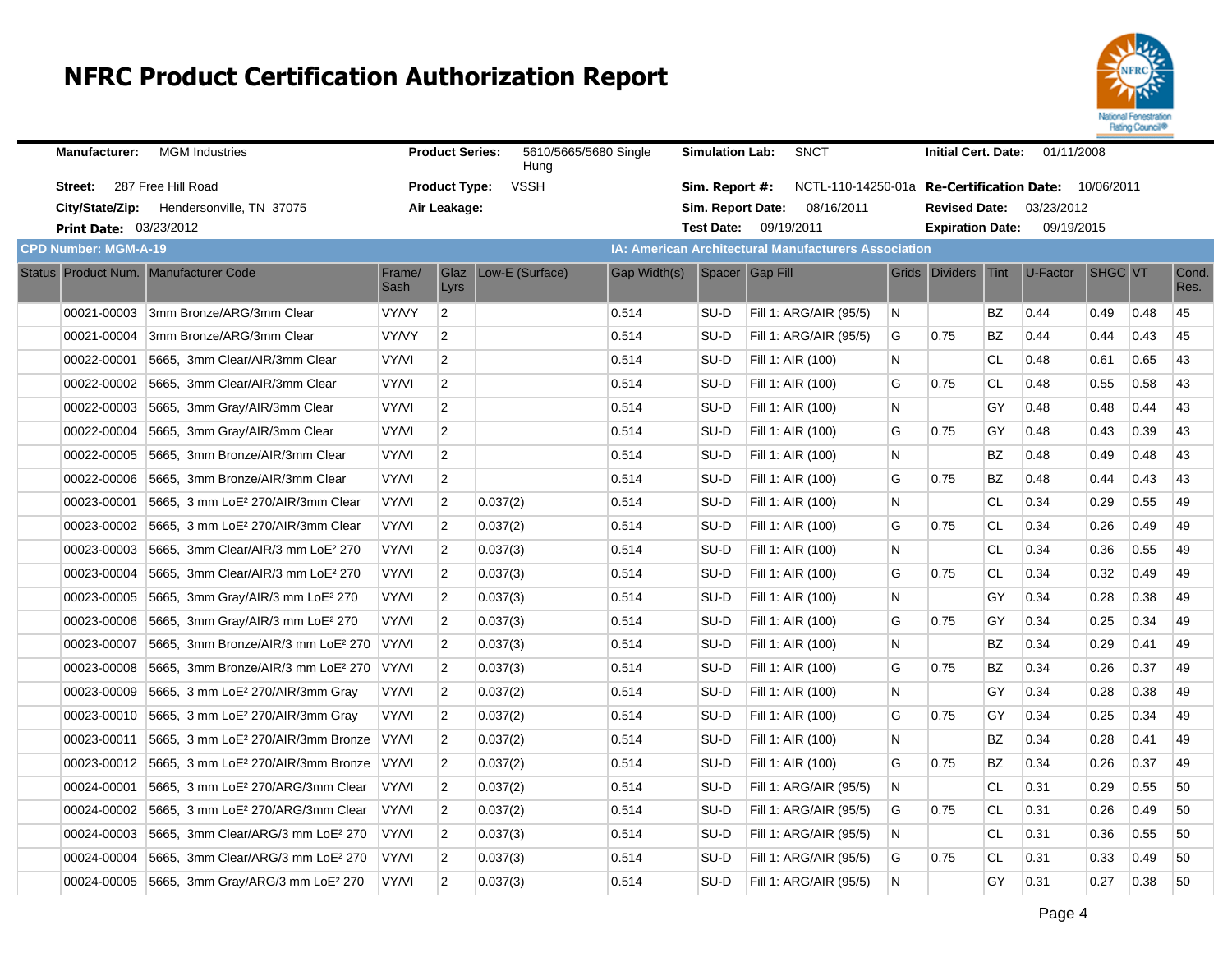

| <b>Manufacturer:</b>                  | <b>MGM</b> Industries                             |                | <b>Product Series:</b> | 5610/5665/5680 Single<br>Hung |              | <b>Simulation Lab:</b> | <b>SNCT</b>                                                 |   | <b>Initial Cert. Date:</b> |           | 01/11/2008                        |         |      |               |
|---------------------------------------|---------------------------------------------------|----------------|------------------------|-------------------------------|--------------|------------------------|-------------------------------------------------------------|---|----------------------------|-----------|-----------------------------------|---------|------|---------------|
| Street:                               | 287 Free Hill Road                                |                | <b>Product Type:</b>   | <b>VSSH</b>                   |              | Sim. Report #:         | NCTL-110-14250-01a                                          |   |                            |           | Re-Certification Date: 10/06/2011 |         |      |               |
|                                       | City/State/Zip: Hendersonville, TN 37075          |                | Air Leakage:           |                               |              | Sim. Report Date:      | 08/16/2011                                                  |   | <b>Revised Date:</b>       |           | 03/23/2012                        |         |      |               |
| <b>Print Date: 03/23/2012</b>         |                                                   |                |                        |                               |              |                        | Test Date: 09/19/2011                                       |   | <b>Expiration Date:</b>    |           | 09/19/2015                        |         |      |               |
| <b>CPD Number: MGM-A-19</b>           |                                                   |                |                        |                               |              |                        | <b>IA: American Architectural Manufacturers Association</b> |   |                            |           |                                   |         |      |               |
| Status Product Num. Manufacturer Code |                                                   | Frame/<br>Sash | Glaz<br>Lyrs           | Low-E (Surface)               | Gap Width(s) |                        | Spacer Gap Fill                                             |   | Grids Dividers             | Tint      | U-Factor                          | SHGC VT |      | Cond.<br>Res. |
| 00024-00006                           | 5665, 3mm Gray/ARG/3 mm LoE <sup>2</sup> 270      | VY/VI          | $\overline{2}$         | 0.037(3)                      | 0.514        | SU-D                   | Fill 1: ARG/AIR (95/5)                                      | G | 0.75                       | GY        | 0.31                              | 0.25    | 0.34 | 50            |
| 00024-00007                           | 5665, 3mm Bronze/ARG/3 mm LoE <sup>2</sup><br>270 | VY/VI          | $\overline{2}$         | 0.037(3)                      | 0.514        | SU-D                   | Fill 1: ARG/AIR (95/5)                                      | N |                            | BZ        | 0.31                              | 0.29    | 0.41 | 50            |
| 00024-00008                           | 5665, 3mm Bronze/ARG/3 mm LoE <sup>2</sup><br>270 | VY/VI          | $\overline{2}$         | 0.037(3)                      | 0.514        | SU-D                   | Fill 1: ARG/AIR (95/5)                                      | G | 0.75                       | BZ        | 0.31                              | 0.26    | 0.37 | 50            |
| 00024-00009                           | 5665, 3 mm LoE <sup>2</sup> 270/ARG/3mm Gray      | VY/VI          | $\overline{2}$         | 0.037(2)                      | 0.514        | SU-D                   | Fill 1: ARG/AIR (95/5)                                      | N |                            | GY        | 0.31                              | 0.28    | 0.38 | 50            |
| 00024-00010                           | 5665, 3 mm LoE <sup>2</sup> 270/ARG/3mm Gray      | VY/VI          | $\overline{2}$         | 0.037(2)                      | 0.514        | SU-D                   | Fill 1: ARG/AIR (95/5)                                      | G | 0.75                       | GY        | 0.31                              | 0.25    | 0.34 | 50            |
| 00024-00011                           | 5665, 3 mm LoE <sup>2</sup> 270/ARG/3mm<br>Bronze | VY/VI          | $\overline{2}$         | 0.037(2)                      | 0.514        | SU-D                   | Fill 1: ARG/AIR (95/5)                                      | N |                            | BZ        | 0.31                              | 0.28    | 0.41 | 50            |
| 00024-00012                           | 5665, 3 mm LoE <sup>2</sup> 270/ARG/3mm<br>Bronze | VY/VI          | $\overline{2}$         | 0.037(2)                      | 0.514        | SU-D                   | Fill 1: ARG/AIR (95/5)                                      | G | 0.75                       | BZ        | 0.31                              | 0.26    | 0.37 | 50            |
| 00025-00001                           | 5665, 3 mm LoE <sup>3</sup> 366/AIR/3mm Clear     | VY/VI          | $\overline{2}$         | 0.022(2)                      | 0.514        | SU-D                   | Fill 1: AIR (100)                                           | N |                            | <b>CL</b> | 0.34                              | 0.22    | 0.51 | 49            |
| 00025-00002                           | 5665, 3 mm LoE <sup>3</sup> 366/AIR/3mm Clear     | VY/VI          | $\overline{2}$         | 0.022(2)                      | 0.514        | SU-D                   | Fill 1: AIR (100)                                           | G | 0.75                       | <b>CL</b> | 0.34                              | 0.20    | 0.45 | 49            |
| 00025-00003                           | 5665, 3mm Clear/AIR/3 mm LoE <sup>3</sup> 366     | VY/VI          | $\overline{2}$         | 0.022(3)                      | 0.514        | SU-D                   | Fill 1: AIR (100)                                           | N |                            | <b>CL</b> | 0.34                              | 0.30    | 0.51 | 49            |
| 00025-00004                           | 5665, 3mm Clear/AIR/3 mm LoE <sup>3</sup> 366     | VY/VI          | $\overline{2}$         | 0.022(3)                      | 0.514        | SU-D                   | Fill 1: AIR (100)                                           | G | 0.75                       | <b>CL</b> | 0.34                              | 0.27    | 0.45 | 49            |
| 00025-00005                           | 5665, 3mm Gray/AIR/3 mm LoE <sup>3</sup> 366      | VY/VI          | $\overline{2}$         | 0.022(3)                      | 0.514        | SU-D                   | Fill 1: AIR (100)                                           | N |                            | GY        | 0.34                              | 0.23    | 0.35 | 49            |
| 00025-00006                           | 5665, 3mm Gray/AIR/3 mm LoE <sup>3</sup> 366      | VY/VI          | 2                      | 0.022(3)                      | 0.514        | SU-D                   | Fill 1: AIR (100)                                           | G | 0.75                       | GY        | 0.34                              | 0.21    | 0.31 | 49            |
| 00025-00007                           | 5665, 3mm Bronze/AIR/3 mm LoE3 366                | VY/VI          | $\overline{2}$         | 0.022(3)                      | 0.514        | SU-D                   | Fill 1: AIR (100)                                           | N |                            | <b>BZ</b> | 0.34                              | 0.25    | 0.38 | 49            |
| 00025-00008                           | 5665, 3mm Bronze/AIR/3 mm LoE3 366                | VY/VI          | $\overline{2}$         | 0.022(3)                      | 0.514        | SU-D                   | Fill 1: AIR (100)                                           | G | 0.75                       | BZ        | 0.34                              | 0.22    | 0.34 | 49            |
| 00025-00009                           | 5665, 3 mm LoE <sup>3</sup> 366/AIR/3mm Gray      | VY/VI          | $\overline{2}$         | 0.022(2)                      | 0.514        | SU-D                   | Fill 1: AIR (100)                                           | N |                            | GY        | 0.34                              | 0.21    | 0.35 | 49            |
| 00025-00010                           | 5665, 3 mm LoE <sup>3</sup> 366/AIR/3mm Gray      | VY/VI          | $\overline{2}$         | 0.022(2)                      | 0.514        | SU-D                   | Fill 1: AIR (100)                                           | G | 0.75                       | GY        | 0.34                              | 0.19    | 0.31 | 49            |
| 00025-00011                           | 5665, 3 mm LoE <sup>3</sup> 366/AIR/3mm Bronze    | VY/VI          | $\overline{2}$         | 0.022(2)                      | 0.514        | SU-D                   | Fill 1: AIR (100)                                           | N |                            | BZ        | 0.34                              | 0.21    | 0.38 | 49            |
| 00025-00012                           | 5665, 3 mm LoE <sup>3</sup> 366/AIR/3mm Bronze    | VY/VI          | $\overline{2}$         | 0.022(2)                      | 0.514        | SU-D                   | Fill 1: AIR (100)                                           | G | 0.75                       | <b>BZ</b> | 0.34                              | 0.19    | 0.34 | 49            |
| 00026-00001                           | 5665, 3 mm LoE <sup>3</sup> 366/ARG/3mm Clear     | VY/VI          | 2                      | 0.022(2)                      | 0.514        | SU-D                   | Fill 1: ARG/AIR (95/5)                                      | N |                            | CL.       | 0.30                              | 0.22    | 0.51 | 50            |
| 00026-00002                           | 5665. 3 mm LoE <sup>3</sup> 366/ARG/3mm Clear     | VY/VI          | $\overline{2}$         | 0.022(2)                      | 0.514        | SU-D                   | Fill 1: ARG/AIR (95/5)                                      | G | 0.75                       | <b>CL</b> | 0.30                              | 0.20    | 0.45 | 50            |
| 00026-00003                           | 5665, 3mm Clear/ARG/3 mm LoE <sup>3</sup> 366     | VY/VI          | $\overline{2}$         | 0.022(3)                      | 0.514        | SU-D                   | Fill 1: ARG/AIR (95/5)                                      | N |                            | <b>CL</b> | 0.30                              | 0.31    | 0.51 | 50            |
| 00026-00004                           | 5665, 3mm Clear/ARG/3 mm LoE <sup>3</sup> 366     | VY/VI          | $\overline{2}$         | 0.022(3)                      | 0.514        | SU-D                   | Fill 1: ARG/AIR (95/5)                                      | G | 0.75                       | CL        | 0.30                              | 0.28    | 0.45 | 50            |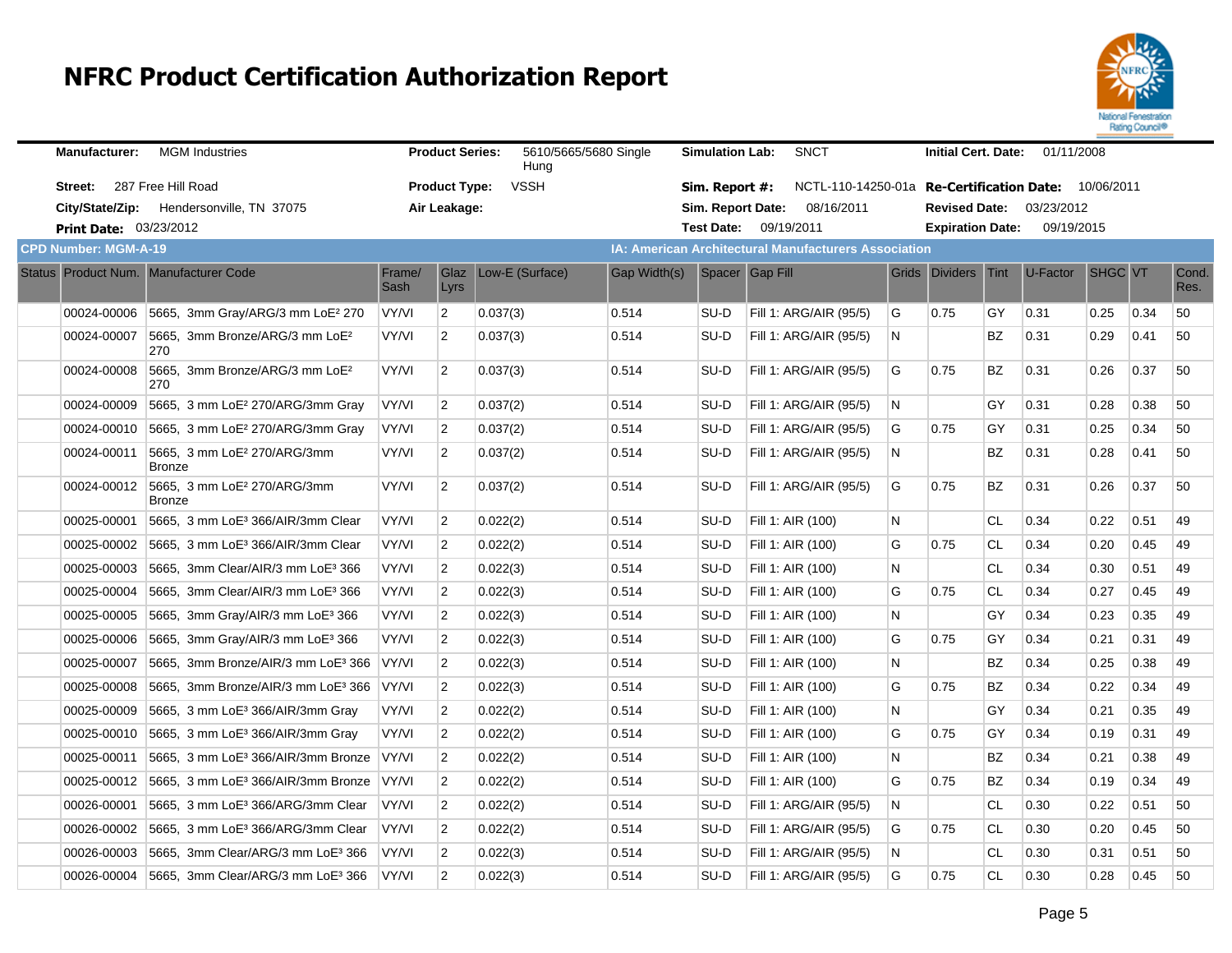

| <b>Manufacturer:</b>          | <b>MGM</b> Industries                                    |                | <b>Product Series:</b> | 5610/5665/5680 Single<br>Hung |              | <b>Simulation Lab:</b> | <b>SNCT</b>                                          |              | <b>Initial Cert. Date:</b> |           | 01/11/2008                        |         |      |               |
|-------------------------------|----------------------------------------------------------|----------------|------------------------|-------------------------------|--------------|------------------------|------------------------------------------------------|--------------|----------------------------|-----------|-----------------------------------|---------|------|---------------|
| Street: 287 Free Hill Road    |                                                          |                | <b>Product Type:</b>   | <b>VSSH</b>                   |              | Sim. Report #:         | NCTL-110-14250-01a                                   |              |                            |           | Re-Certification Date: 10/06/2011 |         |      |               |
|                               | City/State/Zip: Hendersonville, TN 37075                 |                | Air Leakage:           |                               |              | Sim. Report Date:      | 08/16/2011                                           |              | <b>Revised Date:</b>       |           | 03/23/2012                        |         |      |               |
| <b>Print Date: 03/23/2012</b> |                                                          |                |                        |                               |              |                        | Test Date: 09/19/2011                                |              | <b>Expiration Date:</b>    |           | 09/19/2015                        |         |      |               |
| <b>CPD Number: MGM-A-19</b>   |                                                          |                |                        |                               |              |                        | IA: American Architectural Manufacturers Association |              |                            |           |                                   |         |      |               |
|                               | Status Product Num. Manufacturer Code                    | Frame/<br>Sash | Glaz<br>Lyrs           | Low-E (Surface)               | Gap Width(s) |                        | Spacer Gap Fill                                      |              | Grids Dividers             | Tint      | U-Factor                          | SHGC VT |      | Cond.<br>Res. |
| 00026-00005                   | 5665, 3mm Gray/ARG/3 mm LoE $3\,366$                     | VY/VI          | $\overline{2}$         | 0.022(3)                      | 0.514        | SU-D                   | Fill 1: ARG/AIR (95/5)                               | N            |                            | GY        | 0.30                              | 0.23    | 0.35 | 50            |
| 00026-00006                   | 5665, 3mm Gray/ARG/3 mm LoE3 366                         | VY/VI          | $\overline{2}$         | 0.022(3)                      | 0.514        | SU-D                   | Fill 1: ARG/AIR (95/5)                               | G            | 0.75                       | GY        | 0.30                              | 0.21    | 0.31 | 50            |
| 00026-00007                   | 5665, 3mm Bronze/ARG/3 mm LoE <sup>3</sup><br>366        | VY/VI          | $\overline{2}$         | 0.022(3)                      | 0.514        | SU-D                   | Fill 1: ARG/AIR (95/5)                               | N            |                            | ΒZ        | 0.30                              | 0.24    | 0.38 | 50            |
| 00026-00008                   | 5665, 3mm Bronze/ARG/3 mm LoE <sup>3</sup><br>366        | VY/VI          | $\overline{2}$         | 0.022(3)                      | 0.514        | SU-D                   | Fill 1: ARG/AIR (95/5)                               | G            | 0.75                       | BZ        | 0.30                              | 0.22    | 0.34 | 50            |
| 00026-00009                   | 5665, 3 mm LoE <sup>3</sup> 366/ARG/3mm Gray             | VY/VI          | $\overline{2}$         | 0.022(2)                      | 0.514        | SU-D                   | Fill 1: ARG/AIR (95/5)                               | <sup>N</sup> |                            | GY        | 0.30                              | 0.21    | 0.35 | 50            |
| 00026-00010                   | 5665, 3 mm LoE <sup>3</sup> 366/ARG/3mm Gray             | VY/VI          | $\overline{2}$         | 0.022(2)                      | 0.514        | SU-D                   | Fill 1: ARG/AIR (95/5)                               | G            | 0.75                       | GY        | 0.30                              | 0.19    | 0.31 | 50            |
| 00026-00011                   | 5665, 3 mm LoE <sup>3</sup> 366/ARG/3mm<br><b>Bronze</b> | VY/VI          | $\overline{2}$         | 0.022(2)                      | 0.514        | SU-D                   | Fill 1: ARG/AIR (95/5)                               | N            |                            | <b>BZ</b> | 0.30                              | 0.21    | 0.38 | 50            |
| 00026-00012                   | 5665, 3 mm LoE <sup>3</sup> 366/ARG/3mm<br>Bronze        | VY/VI          | $\overline{2}$         | 0.022(2)                      | 0.514        | SU-D                   | Fill 1: ARG/AIR (95/5)                               | G            | 0.75                       | ΒZ        | 0.30                              | 0.19    | 0.34 | 50            |
| 00027-00001                   | 5680, 3mm Gray/ARG/3mm Clear                             | VY/VI          | $\overline{2}$         |                               | 0.514        | SU-D                   | Fill 1: ARG/AIR (95/5)                               | N.           |                            | GY        | 0.46                              | 0.47    | 0.44 | 45            |
| 00027-00002                   | 5680, 3mm Gray/ARG/3mm Clear                             | VY/VI          | $\overline{2}$         |                               | 0.514        | SU-D                   | Fill 1: ARG/AIR (95/5)                               | G            | 0.75                       | GY        | 0.46                              | 0.43    | 0.39 | 45            |
| 00027-00003                   | 5680. 3mm Bronze/ARG/3mm Clear                           | VY/VI          | $\overline{c}$         |                               | 0.514        | SU-D                   | Fill 1: ARG/AIR (95/5)                               | N.           |                            | <b>BZ</b> | 0.46                              | 0.49    | 0.48 | 45            |
| 00027-00004                   | 5680, 3mm Bronze/ARG/3mm Clear                           | VY/VI          | $\overline{c}$         |                               | 0.514        | SU-D                   | Fill 1: ARG/AIR (95/5)                               | G            | 0.75                       | ΒZ        | 0.46                              | 0.44    | 0.43 | 45            |
| 00028-00001                   | 5680. Clear laminate/AIR/3mm Clear                       | VY/VI          | $\boldsymbol{2}$       |                               | 0.294        | SU-D                   | Fill 1: AIR (100)                                    | N            |                            | <b>CL</b> | 0.52                              | 0.53    | 0.62 | 42            |
| 00029-00001                   | 5680, Clear laminate/AIR/3 mm LoE <sup>2</sup><br>270    | VY/VI          | $\overline{2}$         | 0.037(3)                      | 0.294        | SU-D                   | Fill 1: AIR (100)                                    | N.           |                            | CL.       | 0.40                              | 0.34    | 0.53 | 46            |
| 00029-00002                   | 5680, 3 mm LoE <sup>2</sup> 270/AIR/Clear<br>laminate    | VY/VI          | $\overline{2}$         | 0.037(2)                      | 0.294        | SU-D                   | Fill 1: AIR (100)                                    | N            |                            | <b>CL</b> | 0.40                              | 0.29    | 0.53 | 46            |
| 00030-00001                   | 5680, Clear laminate/AIR/3 mm LoE <sup>3</sup><br>366    | VY/VI          | $\overline{2}$         | 0.022(3)                      | 0.294        | SU-D                   | Fill 1: AIR (100)                                    | N.           |                            | <b>CL</b> | 0.40                              | 0.29    | 0.49 | 46            |
| 00030-00002                   | 5680, 3 mm LoE <sup>3</sup> 366/AIR/Clear<br>laminate    | VY/VI          | $\overline{2}$         | 0.022(2)                      | 0.294        | SU-D                   | Fill 1: AIR (100)                                    | N            |                            | <b>CL</b> | 0.40                              | 0.22    | 0.49 | 46            |
| 00031-00001                   | 5680, Clear laminate/ARG/3 mm LoE <sup>2</sup><br>270    | VY/VI          | $\overline{2}$         | 0.037(3)                      | 0.294        | SU-D                   | Fill 1: ARG/AIR (95/5)                               | N            |                            | <b>CL</b> | 0.35                              | 0.34    | 0.53 | 48            |
| 00031-00002                   | 5680, 3 mm LoE <sup>2</sup> 270/ARG/Clear<br>laminate    | VY/VI          | $\overline{2}$         | 0.037(2)                      | 0.294        | SU-D                   | Fill 1: ARG/AIR (95/5)                               | N            |                            | CL        | 0.35                              | 0.29    | 0.53 | 48            |
| 00032-00001                   | 5680, Clear laminate/ARG/3 mm LoE <sup>3</sup><br>366    | VY/VI          | $\overline{2}$         | 0.022(3)                      | 0.294        | SU-D                   | Fill 1: ARG/AIR (95/5)                               | N            |                            | CL.       | 0.34                              | 0.29    | 0.49 | 48            |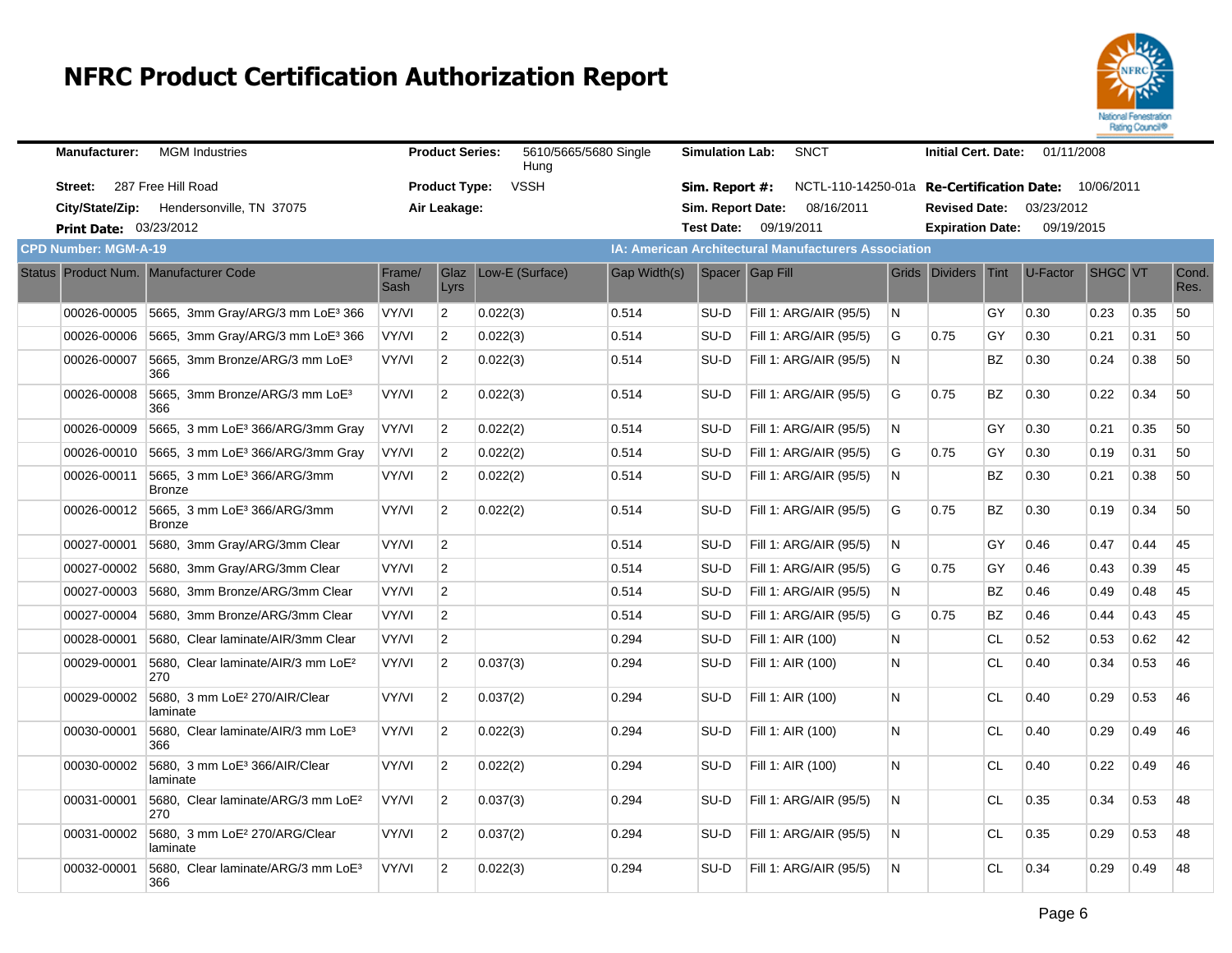

| <b>Manufacturer:</b>        | <b>MGM</b> Industries                                 |                | <b>Product Series:</b> | 5610/5665/5680 Single<br>Hung |                     | <b>Simulation Lab:</b> | <b>SNCT</b>                                                 |   | <b>Initial Cert. Date:</b> |           | 01/11/2008 |                |      |               |
|-----------------------------|-------------------------------------------------------|----------------|------------------------|-------------------------------|---------------------|------------------------|-------------------------------------------------------------|---|----------------------------|-----------|------------|----------------|------|---------------|
| Street:                     | 287 Free Hill Road                                    |                | <b>Product Type:</b>   | <b>VSSH</b>                   |                     | Sim. Report #:         | NCTL-110-14250-01a Re-Certification Date: 10/06/2011        |   |                            |           |            |                |      |               |
|                             | City/State/Zip: Hendersonville, TN 37075              |                | Air Leakage:           |                               |                     | Sim. Report Date:      | 08/16/2011                                                  |   | <b>Revised Date:</b>       |           | 03/23/2012 |                |      |               |
| Print Date: 03/23/2012      |                                                       |                |                        |                               |                     | <b>Test Date:</b>      | 09/19/2011                                                  |   | <b>Expiration Date:</b>    |           | 09/19/2015 |                |      |               |
| <b>CPD Number: MGM-A-19</b> |                                                       |                |                        |                               |                     |                        | <b>IA: American Architectural Manufacturers Association</b> |   |                            |           |            |                |      |               |
|                             | Status Product Num. Manufacturer Code                 | Frame/<br>Sash | Glaz<br>Lyrs           | Low-E (Surface)               | <b>Gap Width(s)</b> |                        | Spacer Gap Fill                                             |   | Grids Dividers Tint        |           | U-Factor   | <b>SHGC VT</b> |      | Cond.<br>Res. |
| 00032-00002                 | 5680, 3 mm LoE <sup>3</sup> 366/ARG/Clear<br>laminate | VY/VI          | $\overline{2}$         | 0.022(2)                      | 0.294               | SU-D                   | Fill 1: ARG/AIR (95/5)                                      | N |                            | ∣CL       | 0.34       | 0.22           | 0.49 | 48            |
| 00033-00001                 | 5680, Clear laminate/AIR/3mm Clear                    | VY/VI          | $\overline{2}$         |                               | 0.294               | SU-D                   | Fill 1: AIR (100)                                           | G | 0.75                       | <b>CL</b> | 0.53       | 0.48           | 0.56 | 42            |
| 00034-00001                 | 5680, Clear laminate/AIR/3 mm LoE <sup>2</sup><br>270 | VY/VI          | 2                      | 0.037(3)                      | 0.294               | SU-D                   | Fill 1: AIR (100)                                           | G | 0.75                       | <b>CL</b> | 0.42       | 0.30           | 0.47 | 46            |
| 00034-00002                 | 5680, 3 mm LoE <sup>2</sup> 270/AIR/Clear<br>laminate | VY/VI          | 2                      | 0.037(2)                      | 0.294               | SU-D                   | Fill 1: AIR (100)                                           | G | 0.75                       | <b>CL</b> | 0.42       | 0.26           | 0.47 | 46            |
| 00035-00001                 | 5680, Clear laminate/AIR/3 mm LoE <sup>3</sup><br>366 | VY/VI          | $\overline{2}$         | 0.022(3)                      | 0.294               | SU-D                   | Fill 1: AIR (100)                                           | G | 0.75                       | <b>CL</b> | 0.42       | 0.26           | 0.44 | 46            |
| 00035-00002                 | 5680, 3 mm LoE <sup>3</sup> 366/AIR/Clear<br>laminate | VY/VI          | 2                      | 0.022(2)                      | 0.294               | SU-D                   | Fill 1: AIR (100)                                           | G | 0.75                       | <b>CL</b> | 0.42       | 0.20           | 0.44 | 46            |
| 00036-00001                 | 5680. Clear laminate/ARG/3 mm LoE <sup>2</sup><br>270 | VY/VI          | $\overline{2}$         | 0.037(3)                      | 0.294               | SU-D                   | Fill 1: ARG/AIR (95/5)                                      | G | 0.75                       | <b>CL</b> | 0.37       | 0.30           | 0.47 | 48            |
| 00036-00002                 | 5680, 3 mm LoE <sup>2</sup> 270/ARG/Clear<br>laminate | VY/VI          | $\overline{2}$         | 0.037(2)                      | 0.294               | SU-D                   | Fill 1: ARG/AIR (95/5)                                      | G | 0.75                       | <b>CL</b> | 0.37       | 0.26           | 0.47 | 48            |
| 00037-00001                 | 5680, Clear laminate/ARG/3 mm LoE <sup>3</sup><br>366 | VY/VI          | 2                      | 0.022(3)                      | 0.294               | SU-D                   | Fill 1: ARG/AIR (95/5)                                      | G | 0.75                       | <b>CL</b> | 0.37       | 0.26           | 0.44 | 48            |
| 00037-00002                 | 5680, 3 mm LoE <sup>3</sup> 366/ARG/Clear<br>laminate | VY/VI          | $\overline{2}$         | 0.022(2)                      | 0.294               | SU-D                   | Fill 1: ARG/AIR (95/5)                                      | G | 0.75                       | <b>CL</b> | 0.37       | 0.20           | 0.44 | 48            |